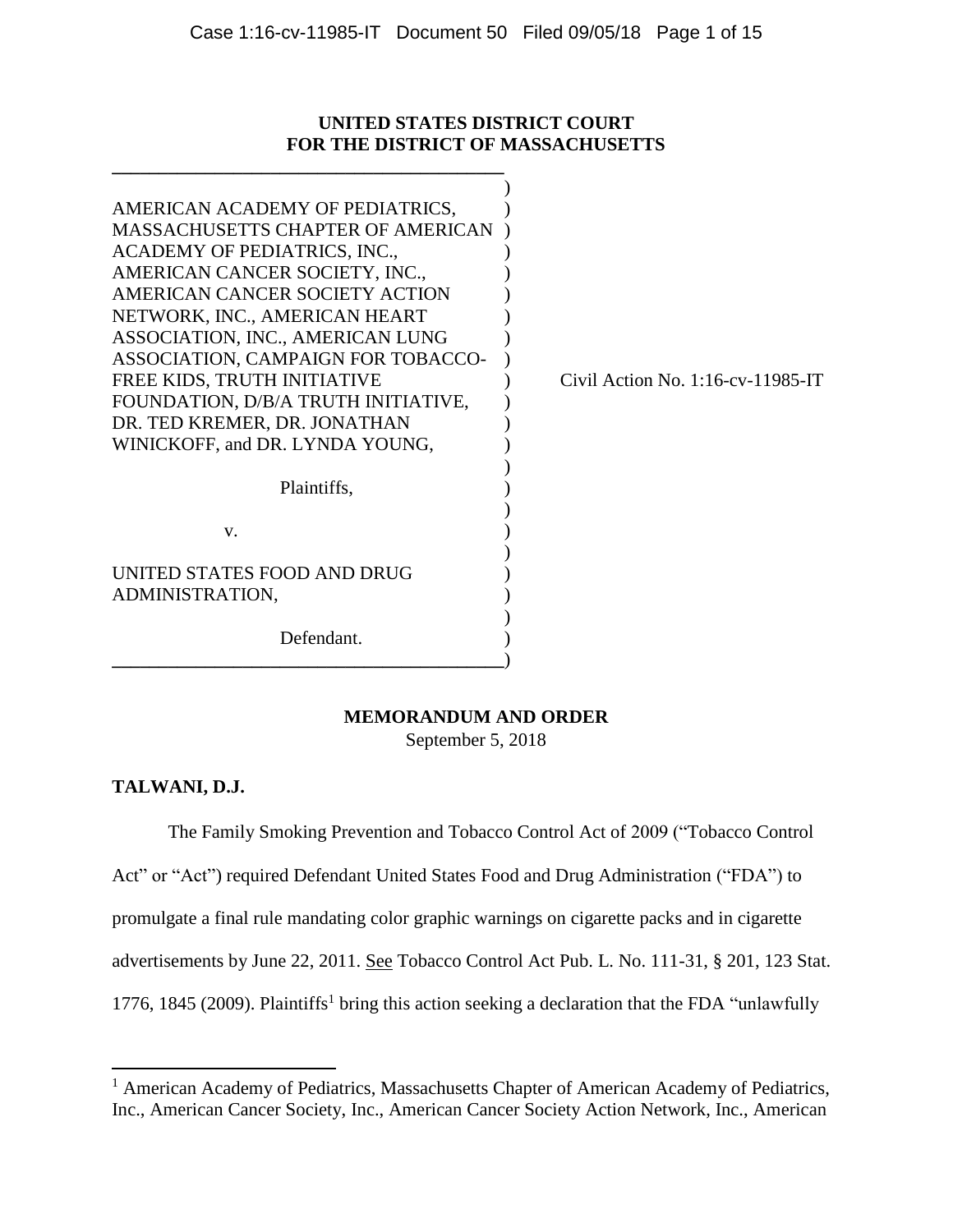# Case 1:16-cv-11985-IT Document 50 Filed 09/05/18 Page 2 of 15

withheld" or "unreasonably delayed" promulgating a final rule and an order compelling the FDA to expedite a final graphic warnings rule. Pls.' Mot. Summ. J. 2 [#27]. On the parties' crossmotions for summary judgment, the court finds that the FDA has both "unlawfully withheld" and "unreasonably delayed" agency action, and that pursuant to the Administrative Procedure Act ("APA"), the court must compel agency action. Accordingly, and as set forth below, Plaintiffs' Motion for Summary Judgment [#27] is ALLOWED and the FDA's Cross-Motion for Summary Judgment [#32] is DENIED.

### **I. Background**

 $\overline{\phantom{a}}$ 

# A. The Tobacco Control Act

On June 22, 2009, Congress passed the Tobacco Control Act, which conferred upon the FDA the jurisdiction to regulate tobacco products. Tobacco Control Act Pub. L. No. 111-31, 101(b), 123 Stat. 1776, 1786-87 (2009). The Tobacco Control Act directed the FDA to regulate the labeling and advertising of cigarettes, and specifically ordered the promulgation of color graphic warnings to be placed on cigarette packaging. Id. § 201. The statute required that:

Not later than 24 months after the date of enactment of the Family Smoking Prevention and Tobacco Control Act, the Secretary shall issue regulations that require color graphics depicting the negative health consequences of smoking to accompany the label statements specified in subsection (a)(1).

Id. § 201, 123 Stat. at 1845, codified in 15 U.S.C. § 1333(d) (2012). The Act further required the FDA to promulgate the new graphic warnings rule within two years of enactment, or by June 22, 2011. Id.

Heart Association, Inc., American Lung Association, Campaign for Tobacco-Free Kids, Truth Initiative Foundation d/b/a/ Truth Initiative, Dr. Ted Kremer, Dr. Jonathan Winickoff, and Dr. Lynda Young.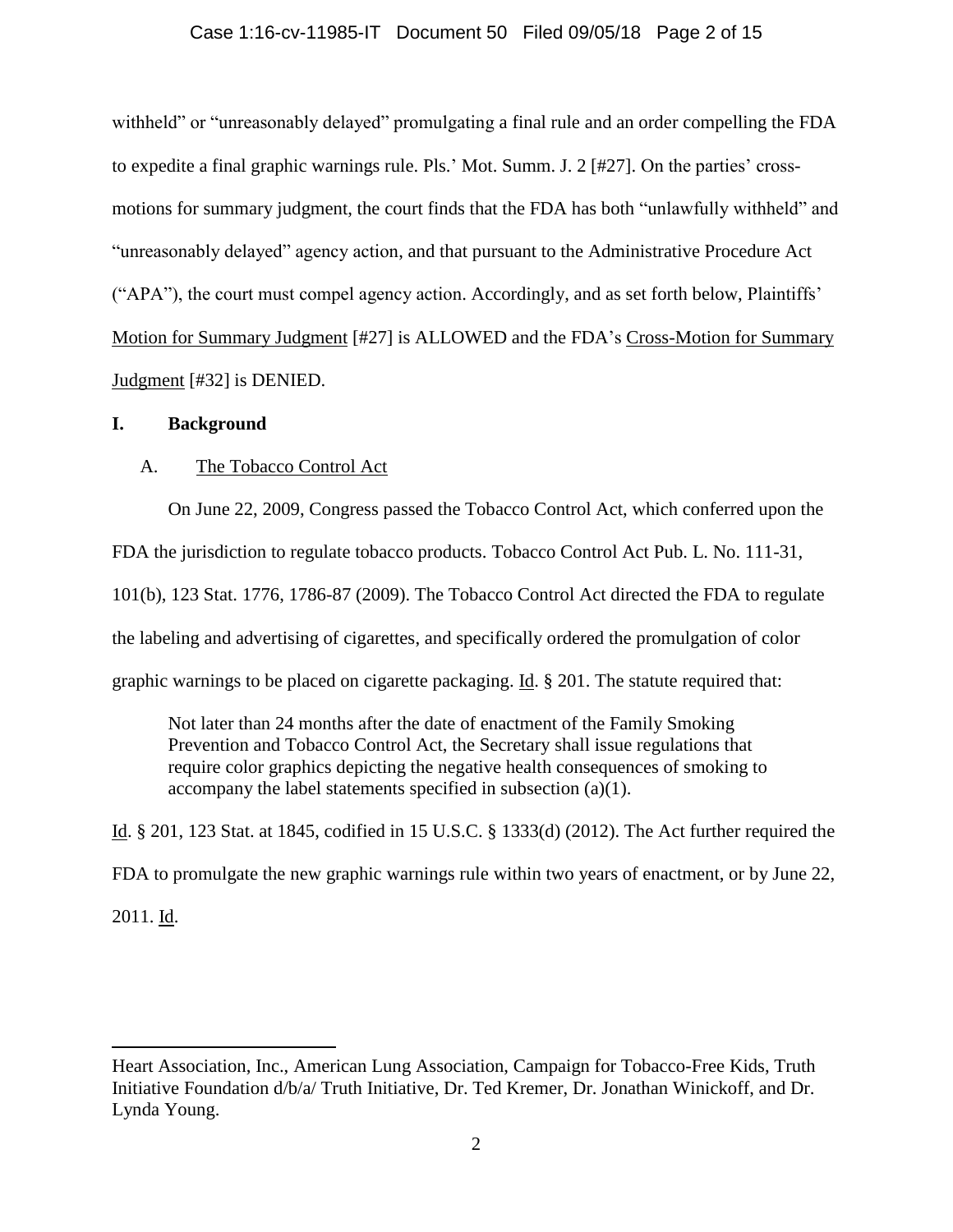# B. The First Legal Challenge

Shortly after the Tobacco Control Act was enacted, a number of tobacco companies brought a facial challenge, and in 2010, the district court granted in part and denied in part crossmotions for summary judgment. Commonwealth Brands, Inc. v. United States, 678 F. Supp. 2d 512, 541 (W.D. Ky. 2010). In 2012, the Sixth Circuit rejected the facial challenge to the graphic and textual warnings for cigarette packaging, finding that the requirement passed constitutional muster as reasonably related to the government's interest in preventing consumer deception. Discount Tobacco City & Lottery, Inc. v. United States, 674 F.3d 509, 568-69 (6th Cir. 2012), *cert. denied*, 569 U.S. 946 (2013).

### C. The FDA's Promulgation of a Final Rule

Meanwhile, in August 2009, the FDA formed the Center for Tobacco Products to implement the Tobacco Control Act. Tobacco Control Act Pub. L. No. 111-31, 101(b), 123 Stat. 1776, 1787 (2009). On November 12, 2010, the FDA published a notice of proposed rulemaking, setting forth a proposed rule with nine textual warnings accompanied by color graphics. Required Warnings for Cigarette Packages & Advert., 75 Fed. Reg. 69523 (proposed Nov. 12, 2010) (to be codified at 21 C.F.R. pt. 1141). The notice stated that the purpose of the warning labels was to "promote greater public knowledge of the health risks of using cigarettes" and to convey to the public the adverse health consequences of smoking. Id. at 69526. The notice stated further that the textual warnings in use on cigarette packages and in cigarette advertisements were "inadequate" as they "often go unnoticed" and "fail to convey relevant information in an effective manner." Id. at 69529-30. In contrast, according to the notice, "larger, graphic warnings communicate more effectively," get consumers' attention, influence their awareness of cigaretterelated health risks and reduce the prevalence of smoking. Id. at 69531-33.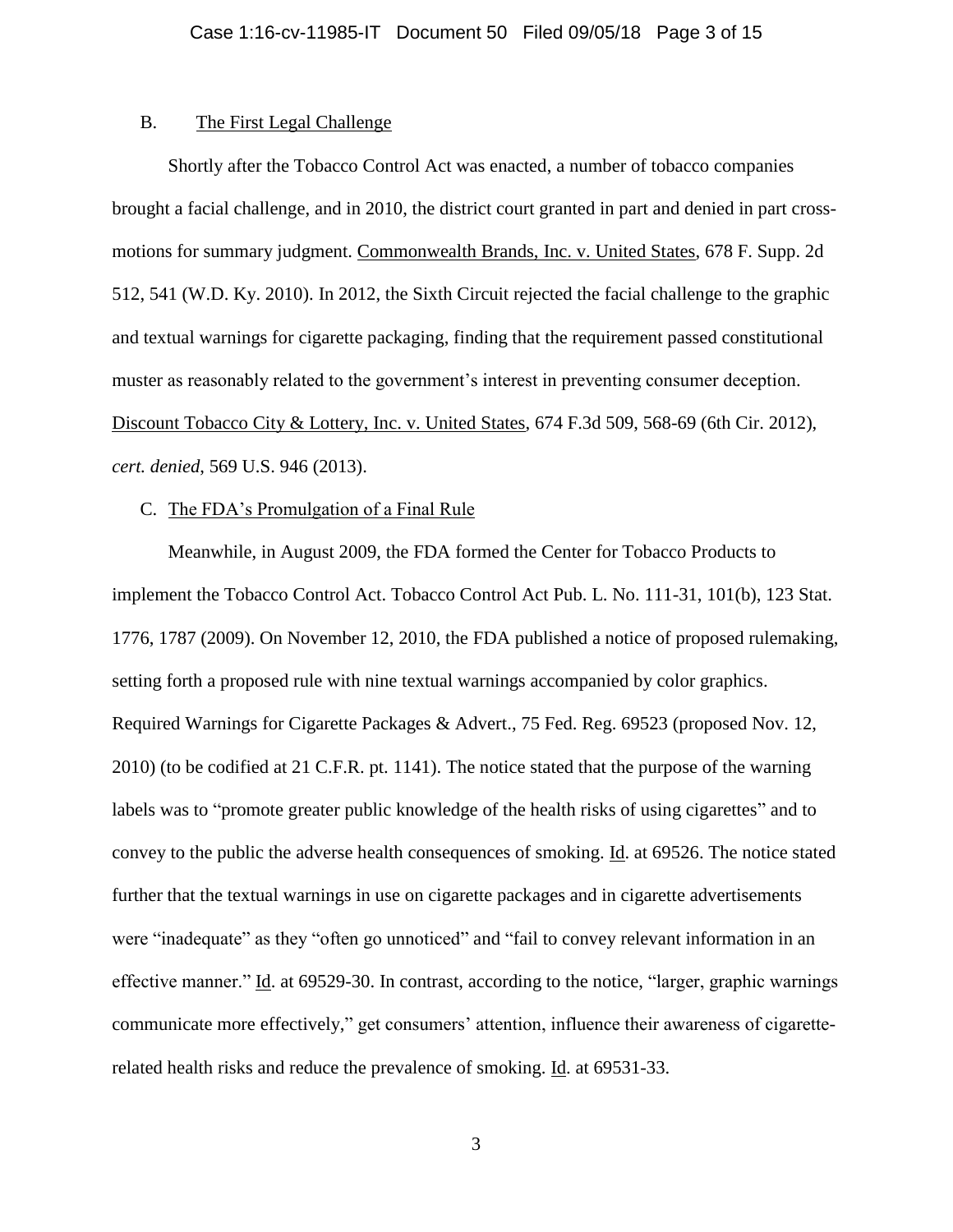#### Case 1:16-cv-11985-IT Document 50 Filed 09/05/18 Page 4 of 15

On June 22, 2011, the FDA published its final rule requiring the use of nine textual warnings accompanied by graphic images on cigarette packaging and advertisements. Required Warnings for Cigarette Packages & Advert., 76 Fed. Reg. 36627, 36628 (June 22, 2011) (to be codified at 21 C.F.R. pt. 1141). The FDA set September 22, 2012, as the effective date of its new warning requirements. Id.

# D. The Second Legal Challenge

On August 16, 2011, a group of tobacco product manufacturers and sellers (including three of the plaintiffs in the earlier case) brought suit alleging that the graphic image warnings and the placement and type-style requirements for the corresponding textual warnings violated their constitutional right to free speech under the First Amendment. R.J. Reynolds Tobacco Co. v. Food & Drug Admin., 845 F. Supp. 2d 266, 271 (D.D.C. 2012). The suit did not include a facial challenge and the companies conceded at oral argument that "different graphic warning label requirements could be constitutional." Pls.' App. of Supp. Evidentiary Materials ("Pls.' App.") Ex. 1, 19:21-20:16 [#30-1]. The district court held the graphic image warnings unconstitutional and enjoined enforcement of the 2011 final rule. Reynolds, 845 F. Supp. 2d at 277.

On appeal, the companies "[did] not dispute Congress's authority to require health warnings on cigarette packages, nor [did] they challenge the substance of any of the nine textual statements mandated by the Act." R.J. Reynolds Tobacco Co. v. Food & Drug Admin., 696 F.3d 1205, 1211 (D.C. Cir. 2012), overruled in part by Am. Meat Inst. v. U.S Dep't of Agric., 760 F. 3d 18, 26 (D.C. Cir. 2014) (en banc). The issue on appeal was whether the graphic warning labels, which included the textual warning, corresponding graphic image, and the "1-800-QUIT-NOW" hotline number, violated the First Amendment. Id. The D.C. Circuit vacated the graphic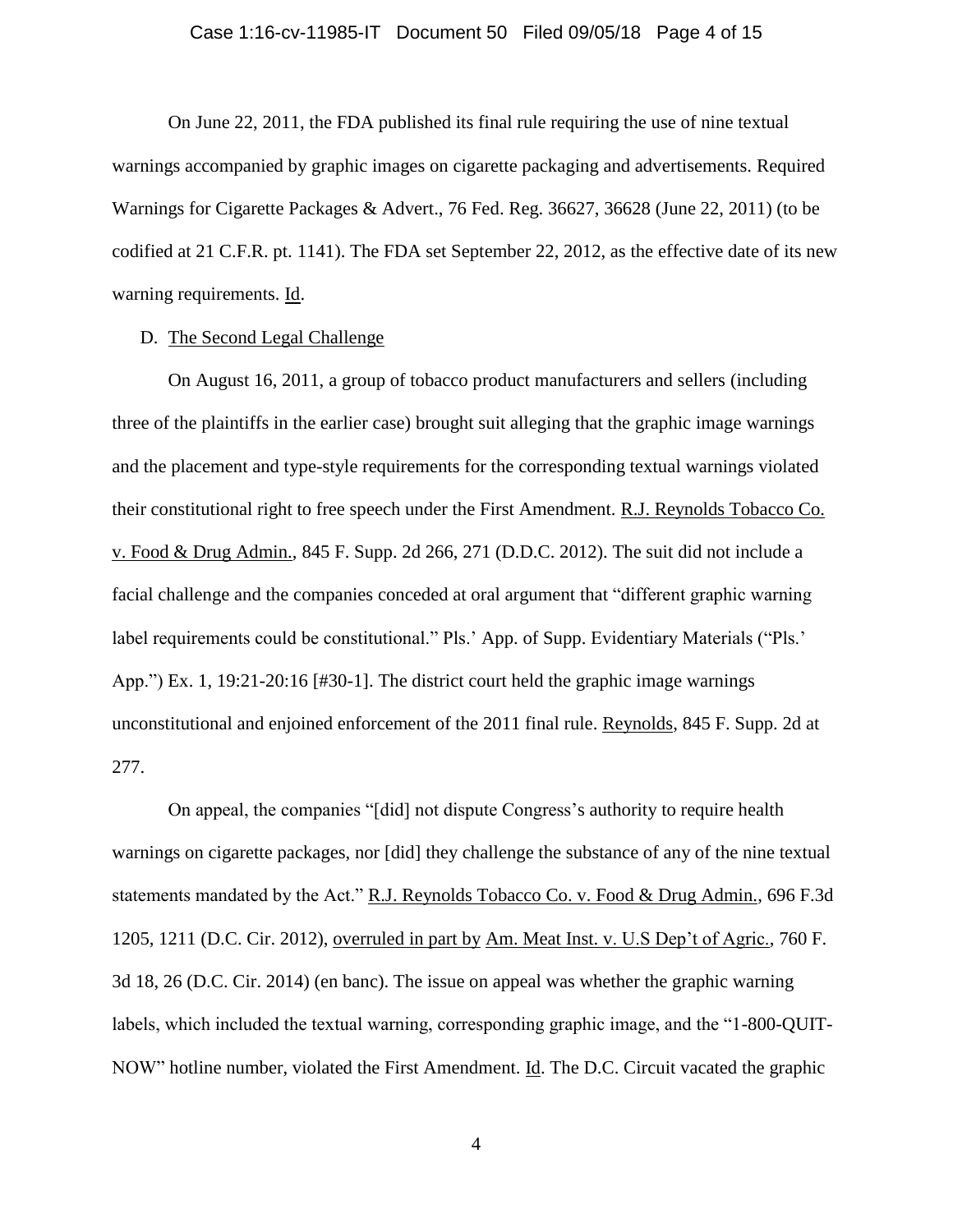#### Case 1:16-cv-11985-IT Document 50 Filed 09/05/18 Page 5 of 15

warning requirements, holding that the FDA "failed to present any data – much less the substantial evidence required under the APA – showing that enacting their proposed graphic warnings will accomplish the agency's stated objective of reducing smoking rates" – and remanded to the agency. Id. at 1222. The D.C. Circuit denied the FDA's petition for rehearing *en banc* in December 2012. Pls.' App. Ex. 2, 2-3 [#30-1].

### E. The FDA's Actions in the More Than Five Years Following Remand

On March 15, 2013, in a letter to Congress, the Attorney General reported that the Justice Department had decided not to seek review of the D.C. Circuit's decision and that the FDA intended to undertake research to support a new graphic warnings rule. Pls.' App. Ex. 2, 3 [#30- 1]. That same year, the FDA established a working group to develop a new proposed graphic warnings rule. Def.'s L.R. 56.1 Statement of Undisputed Material Facts & Resp. to Pls.' L.R. 56.1 Statement of Undisputed Facts ("Def.'s SOF") Attach. 1 ("Zeller Decl.") ¶ 12 [#35-1]. After the working group's "review of literature and data" to determine the correct course of action, id., the FDA decided to modify and develop new warning statements and consult with outside experts to review proposed study designs. Id. ¶ 13.

In February 2015, the FDA contracted with a communications and marketing firm to develop new graphic warning image concepts and images. Id. ¶¶ 17-18. After the firm developed initial image concepts, the firm then conducted fifty-four in-person, in-depth interviews in three locations in the United States to ascertain whether the images were understood by target audiences. Id. ¶ 19. Based on the findings, the FDA made further revisions to the image concepts. Id. ¶ 20. The FDA hired a certified medical illustrator to draw the images for further testing and estimated that each image would take up to ten working days to draw. Id. ¶ 22.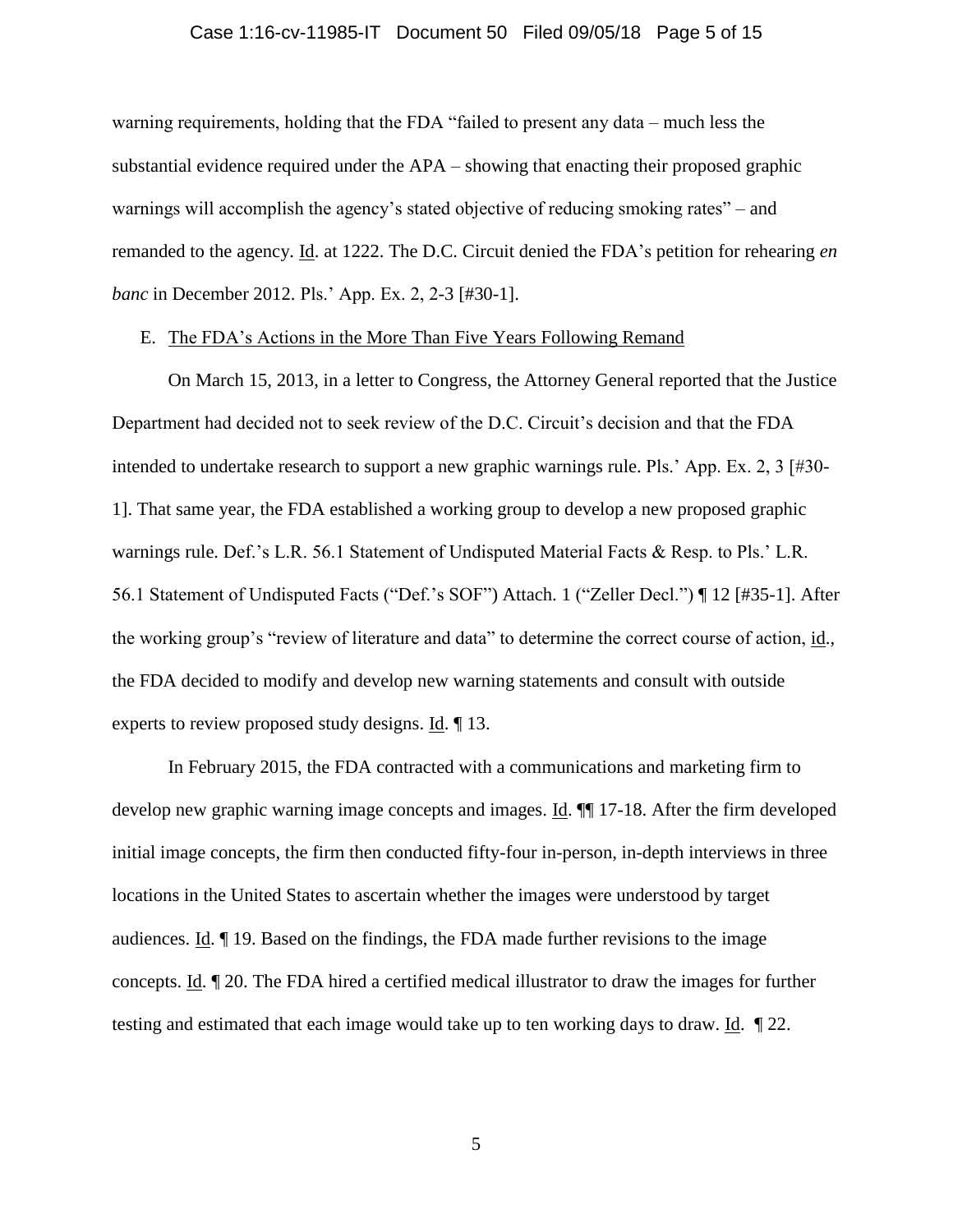#### Case 1:16-cv-11985-IT Document 50 Filed 09/05/18 Page 6 of 15

The FDA also finished the initial phase of work on the new warning statements in 2015. Id. ¶ 13.The FDA then conducted qualitative testing on the warning statements, including contracting with an outside firm with expertise in social science research to conduct testing on the statements utilizing sixteen focus groups in three locations in the United States. Id. ¶¶ 14-15. In the fall of 2015, the FDA further modified the warning statements based on the testing results. Id. ¶ 15. Corresponding Spanish-language translations and testing were completed in early 2016. Id. ¶ 16.

On March 28, 2017, the FDA invited public comment on the proposed collection of information regarding proposed revisions to the textual warnings. Pls.' L.R. 56.1 Statement of Undisputed Facts ("Pls.' SOF") ¶ 34 [#29]. As of October 2017, the certified medical illustrator had completed the images. Hr'g Cross-mots. Summ. J. Tr. 33:4-6 ("Summ. J. Hr'g Tr.") [#46].

As of January 29, 2018, the Office of Management and Budget ("OMB") approved two information collection requests. Def.'s Suppl. Filing ("Def.'s 2d Suppl.") 4 [#48]. The first request was for qualitative testing of the images, which was to be presented to 20 focus groups in four locations. Zeller Decl. ¶ 23 [#35-1]. The second request was for a quantitative study on the modified warning statements. Id. ¶ 24. Information collection for the quantitative study began on January 30, 2018. Def.'s 2d. Suppl. 4 [#48]. The recruitment of focus group participants was set to begin on February 6, 2018. Id.

#### F. The FDA's Anticipated Further Actions

The FDA has identified additional steps it plans to take before completing the new rule. Zeller Decl.  $\llbracket 21 \rvert \neq 35-1$ . The agency estimates that execution of these steps will take approximately three additional years, and "that, at the earliest, a final rule would be submitted to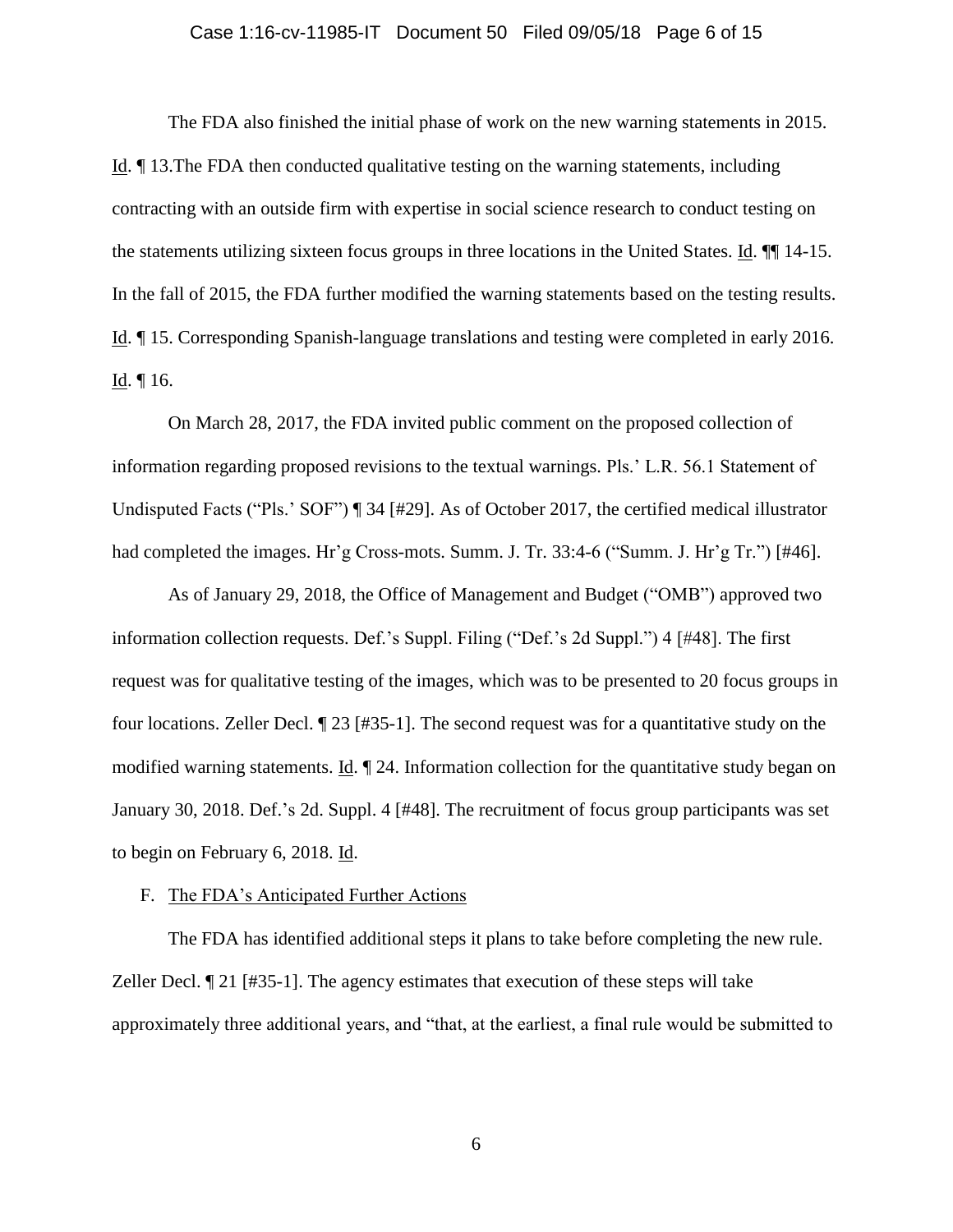the Office of the Federal Register" in November 2021. Id. ¶¶ 22-37; First Suppl. Def.'s L.R. 56.1 Statement of Undisputed Material Facts ("Def.'s 1st Suppl.") 2 [#42]. These steps include:

- (1) Completing the first quantitative study on the modified warning statements and the qualitative study on the images in order to select and finalize nine health warnings with text statements and images that will be tested in the second and final quantitative study. Zeller Decl. ¶ 28 [#35-1].
- (2) Conducting the second of the two quantitative studies, which includes approval from the Human Subjects Research protections board and OMB. Id. 129. This process requires two successive rounds of Federal Register notices and opportunities for public comment. Id. The FDA estimates that this will be completed in another eight months. Id.; Def.'s 1st Suppl. 2 [#42].
- (3) Analyzing the results and evaluating whether the overall record supports a rulemaking to require the warnings developed and studied. Zeller Decl. ¶ 31 [#35-1].
- (4) Drafting the proposed final rule, which includes review within the agency, the Department of Health and Human Services, and OMB. Id. ¶¶ 32-33. Afterwards, the FDA will submit the rule for publication in the Federal Register for an estimated sixtyday period for public comment. Id. ¶ 34.
- (5) Reviewing the public comments and draft responses to prepare a final rule. Id.¶ 35. The estimate time from proposed rule to final approved form is twenty-four months. Id. 1 37.

### **II. Discussion**

Plaintiffs argue that the FDA has "unlawfully withheld" agency action by failing to promulgate the new graphic warnings, or in the alternative, has "unreasonably delayed" the final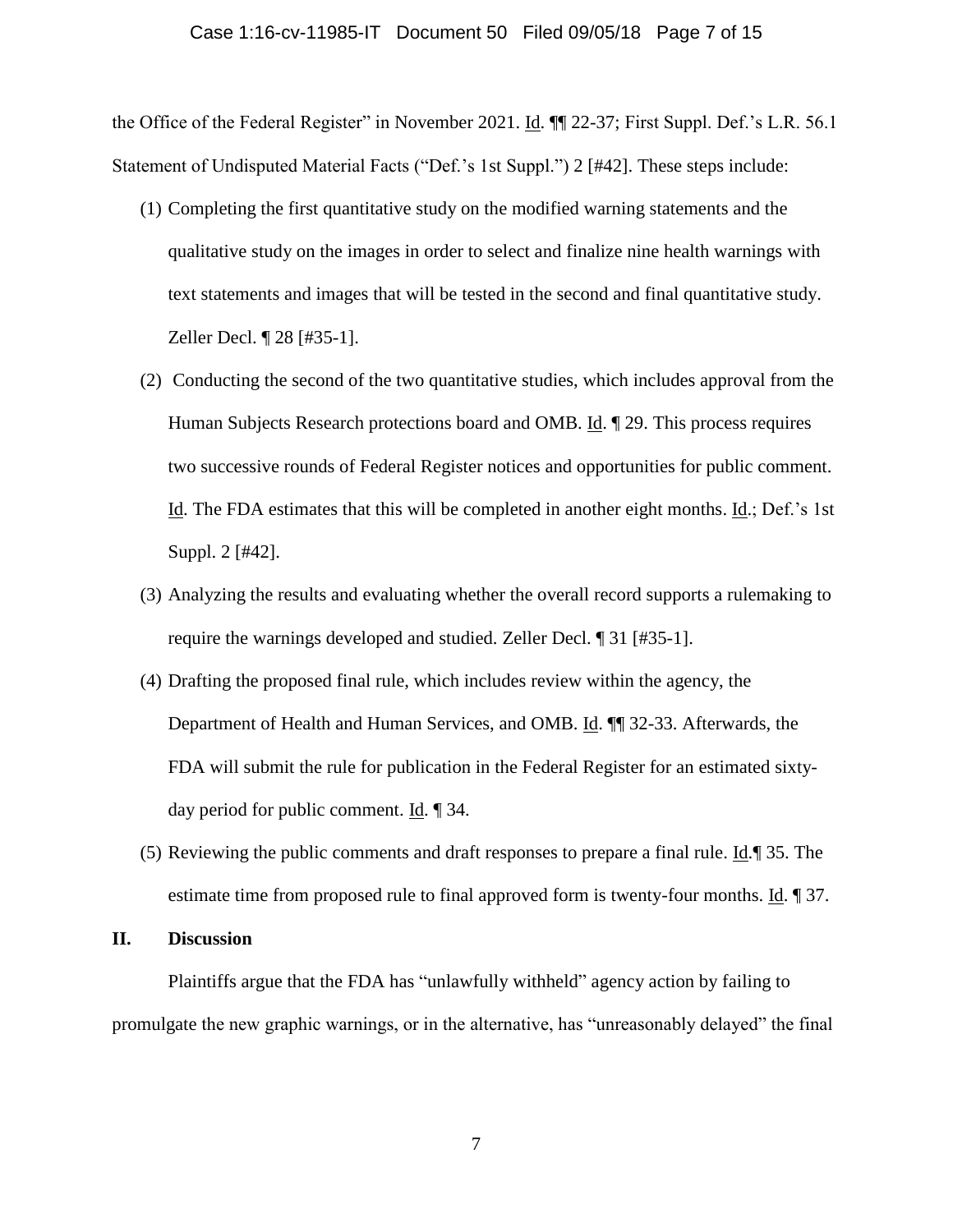#### Case 1:16-cv-11985-IT Document 50 Filed 09/05/18 Page 8 of 15

rule. Pls.' Mem. in Supp. of Mot. Summ. J. ("Pls.' Mem.") 2 [#28]. The court finds that Plaintiffs are entitled to relief under either argument.

A. "Unlawfully Withheld"

Pursuant to the APA, a court "shall . . . compel agency action unlawfully withheld or unreasonably delayed." 5 U.S.C. § 706(1). Plaintiffs argue that because Congress established a firm, enforceable deadline for the graphic warnings rule, which the FDA failed to meet, this court should apply the Tenth Circuit's reasoning in Forest Guardians v. Babbitt, 174 F.3d 1178 (10th Cir. 1999), and compel agency action.

The Tenth Circuit in Forest Guardians held that an agency that fails to meet a nondiscretionary deadline has "unlawfully withheld" action. 174 F.3d at 1191. The plaintiffs, nonprofit organizations, sought an injunctive ordering the Secretary of the Interior to issue a final rule after the Secretary failed to meet the statutory deadline. Id. at 1182. The Tenth Circuit held that in failing to meet the non-discretionary deadline, the defendant "unlawfully withheld agency action and courts, upon proper application, must compel the agency to act." Id. at 1190. The court distinguished between agency actions "unlawfully withheld" and "unreasonably delayed," finding that the distinction "turns on whether Congress imposed a date-certain deadline on agency action." Id. "[I]f an agency has no concrete deadline establishing a date by which it must act, and instead is governed only by general timing provisions – such as the APA's general admonition that agencies could conclude matters presented to them 'within a reasonable time' . .  $-$  a court must compel only action that is delayed unreasonably." Id. (citing 5 U.S.C. § 555(b)).

Oxfam America, Inc. v. United States Securities and Exchange Commission, 126 F. Supp. 3d 168 (D. Mass. 2015) adopted the Forest Guardians analysis. In Oxfam, the court further held that where an agency delayed in promulgating a new rule after the initial rule was vacated,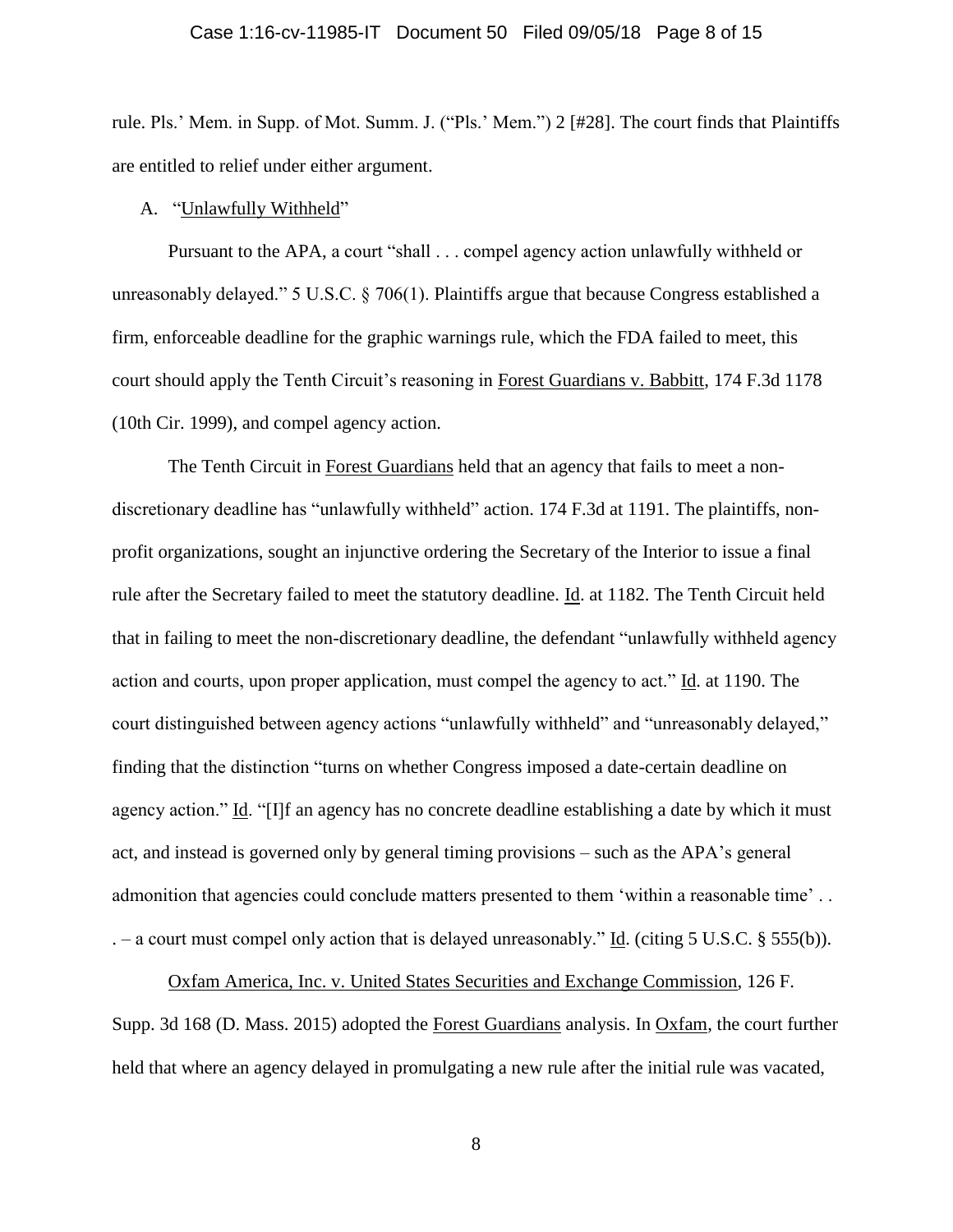#### Case 1:16-cv-11985-IT Document 50 Filed 09/05/18 Page 9 of 15

the vacatur "simply return[s] matters to where they stood before and that, in general, remand orders only serve to restore the status quo ante." 126 F. Supp. 3d at 172 (citing Indep. U.S. Tanker Owners Comm. v. Dole, 809 F.2d 847, 854-855 (D.C. Cir. 1987) (noting that vacatur of an agency rule returns conditions to the status quo ante); Sierra Club v. Johnson, 374 F. Supp. 2d 30, 33 (D.D.C. 2005) ("noting that after an order vacating agency action the agency's "duty to act is still (or again) unfulfilled" because the order merely "operated to restore the status quo ante"); Envtl. Def. v. Leavitt, 329 F. Supp. 2d 55, 64 (D.D.C. 2004) (noting that vacatur of agency promulgations "restored the status quo," which "presented a situation wherein [the agency] had failed to promulgate regulations in accordance with [an] express deadline . . . despite its nondiscretionary, statutory obligation to do so")) (internal citations and quotations omitted). Were the rule to be otherwise applied, the court reasoned, "an agency could take inadequate action to promulgate a rule and forever relieve itself of the obligations mandated by Congress." Id. The court concluded that in the absence of a new rule more than four years past Congress' deadline, the agency "unlawfully withheld" a new rule. Id.

Here, the FDA's duty to promulgate a rule is nondiscretionary. Pursuant to 15 U.S.C. § 1333(d), "[n]ot later than 24 months after June 22, 2009, the Secretary *shall* issue regulations that require color graphics depicting the negative health consequences of smoking to accompany the label statements . . . ." (emphasis added). "The Supreme Court . . . [has] made clear that when a statute uses the word 'shall,' Congress has imposed a mandatory duty upon the subject of the command." Forest Guardians, 174 F.3d at 1187.

The FDA criticizes Oxfam as essentially holding that a "vacatur erases the historical fact that an agency ever acted." Def.'s Mem. in Supp. of Cross-mot. for Summ. J. ("Def.'s Mem.") 18 [#33]. This court disagrees. By finding that the FDA "unlawfully withheld" a rule, this court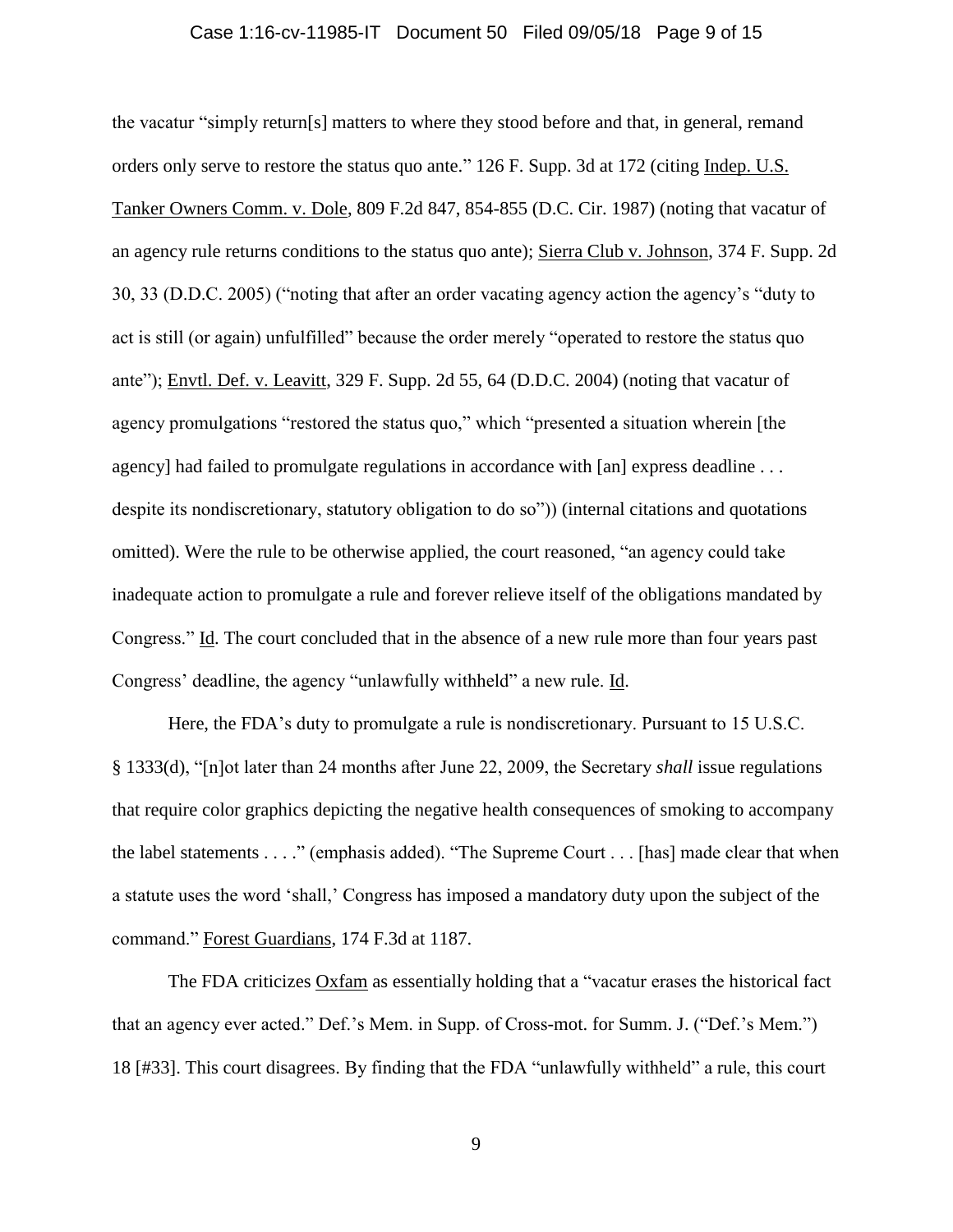### Case 1:16-cv-11985-IT Document 50 Filed 09/05/18 Page 10 of 15

is not erasing the "historical fact" that the FDA did originally issue the rule in a timely fashion. Instead, in adopting the analysis within Oxfam, the court finds that the statute and deadlines set forth by Congress continue to apply to the FDA, and the FDA must comply. In the wake of the D.C. Circuit's vacatur and remand back to the agency, it cannot be the case that the FDA has freed itself from Congressional mandates and may now take the opportunity to promulgate this rule at whatever pace it chooses. While the vacatur may reset the two-year clock, it does not negate the FDA's continuing obligation to comply with Congress' deadlines.

# B. TRAC Factors

The FDA urges this court to apply the six factors set forth in Telecommunications Research and Action Center, et. al. v. Federal Communications Commission, 750 F.2d 70 (D.C. Cir. 1984) ("TRAC"), to find that the agency did not "unreasonably delay" in promulgating a final rule. Def.'s Mem. 1-2 [#33]. However, this court finds that even utilizing the TRAC factors, since remand, the FDA has "unreasonably delayed" in promulgating a final rule.

Under the first factor, the courts must consider whether the time frame agencies take to make decisions is governed by the "rule of reason." TRAC, 750 F.2d at 80; Towns of Wellesley v. Fed. Energy Regulatory Comm'n, 829 F.2d 275, 277 (1st Cir. 1987). Generally, "[t]he cases in which courts have afforded relief have involved delays of years." Id. at 277-78 (citing Potomac Elec. Power Co. v. I.C.C., 702 F.2d 1026, 1035 (D.C. Cir. 1983) (eight-year delay unreasonable); MCI Telecomm. Corp. v. F.C.C., 627 F.2d 322, 324-25 (D.C. Cir. 1980) (four-year delay unreasonable); Nader v. F.C.C., 520 F.2d 182, 206 (D.C. Cir. 1975) (ten-year delay unreasonable)); cf. Kokajko v. Fed. Energy Regulatory Comm'n, 837 F.2d 524, 526 (five-year delay not so unreasonable that "the extraordinary remedy" of mandamus is appropriate where the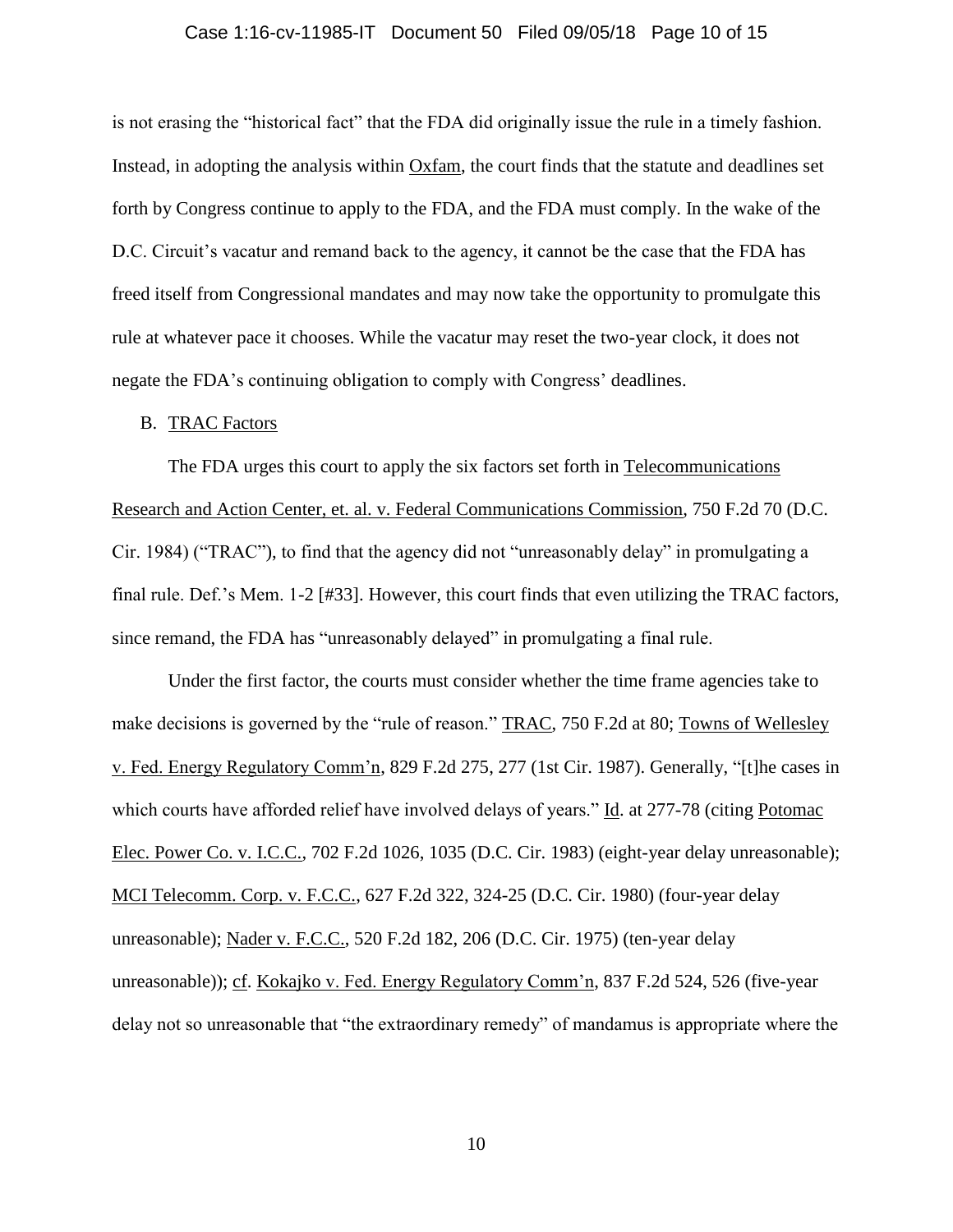### Case 1:16-cv-11985-IT Document 50 Filed 09/05/18 Page 11 of 15

record shows relatively few periods of agency inaction, the action involves economic regulation, not human health and welfare, and agency has higher priorities).

According to the second factor, "where Congress has provided a timetable or other indication of the speed with which it expects the agency to proceed in the enabling statute, that statutory scheme may supply content for this rule of reason." TRAC, 750 F.2d at 80. Here, Congress set a statutory deadline of twenty-four months, which the FDA initially complied with. 15 U.S.C. § 1333. After the Reynolds court vacated the graphic warning requirement and remanded, 696 F.3d at 1222, the FDA did not immediately turn its attention back to the graphic images; rather, the agency decided to first tackle the substance of the textual warnings, though these textual warnings were neither challenged by the tobacco companies nor found unconstitutional by the D.C. Circuit. From 2013 to 2015, the record before this court does not indicate any work on the graphic images. Instead, the working group decided to detour into developing new text, which included the creation and review of the text for accuracy, consultation with outside experts as to proposed study designs, conducting focus groups on the texts, and further revisions of the text in the fall of 2015. The FDA did not complete the testing relating to the text for three years, until early 2016.

After about two years into its detour, in February 2015, the FDA finally hired a communications and marking firm to develop new images. After initial images were designed, the marking firm conducted interviews to assess whether target audiences understood the images. This was completed in June 2016. From June 2016 to October 2017, the record indicates that the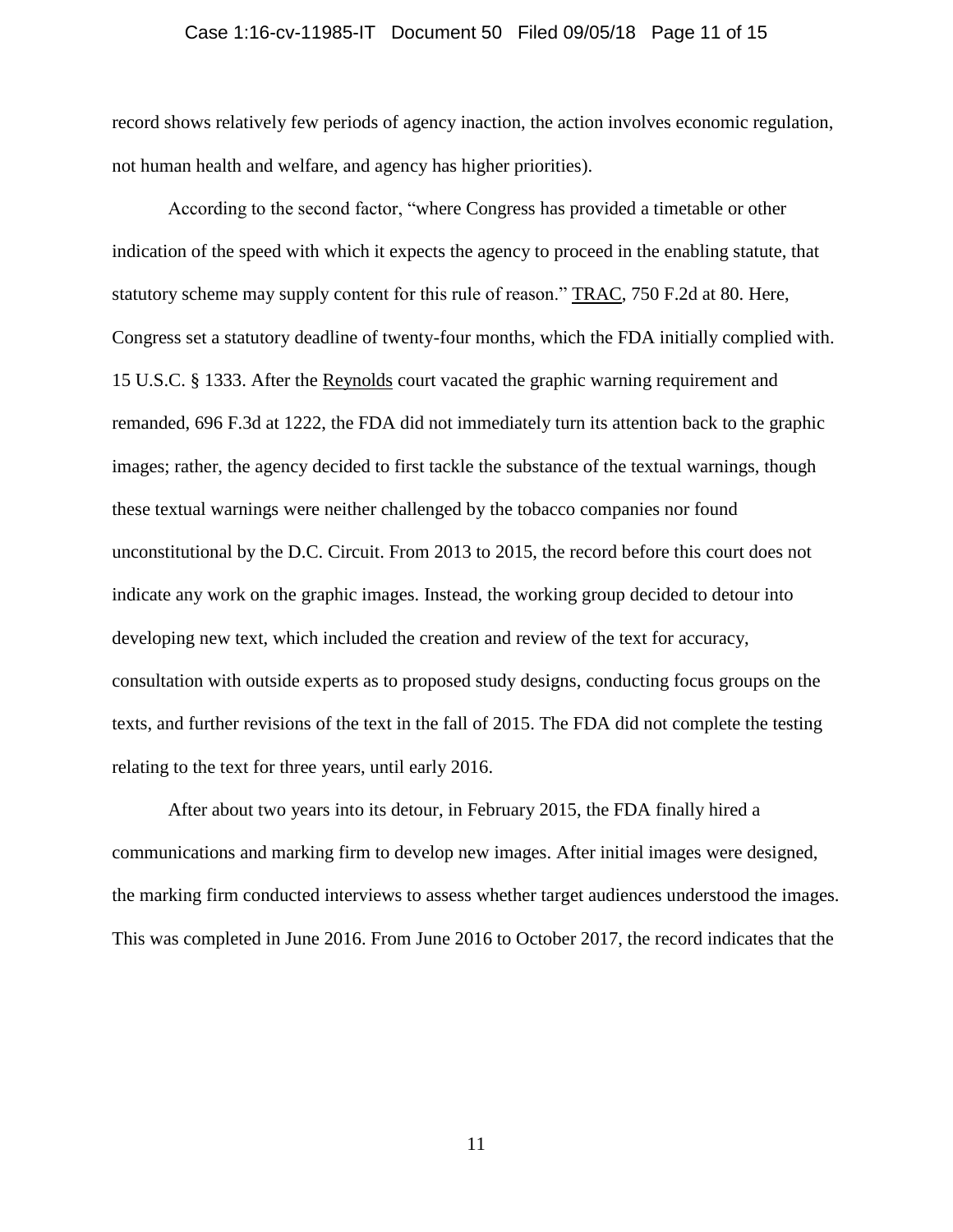# Case 1:16-cv-11985-IT Document 50 Filed 09/05/18 Page 12 of 15

agency performed one related task: the FDA hired one certified medical illustrator to draw images for final testing. $^{2}$ 

At the January 4, 2018, hearing, this court inquired as to what further work the FDA had completed from May 26, 2017 until the date of the hearing.<sup>3</sup> Aside from the completion of the images by the illustrator, counsel for the FDA relayed to the court that the agency had submitted paperwork to the OMB to obtain funding for additional testing. At the time of the hearing, the FDA had not yet received a response from OMB. Summ. J. Hr'g Tr. 39:11-40:2 [#46].

After the hearing, the FDA filed its Supplemental Filing [#48], in which it acknowledged that if an agency does not hear back from OMB within sixty days, pursuant to 44 U.S.C. § 3507, approval may be inferred.<sup>4</sup> The FDA conceded that it did not use the non-response mechanism. Def.'s 2d Suppl. 2-3 [#48]. The FDA also confirmed that on January 29, 2018, OMB approved both information collection requests and the FDA would be able to move forward with the qualitative testing of the images and the quantitative study on the modified warning statements. Id. at 4.

Nevertheless, despite the two year schedule initially set by Congress, and the passage of more than five years since remand, the FDA asserts that its further rule-making process will take three more years – for a total of over eight years – or four times the initial amount of time set by

 $\overline{\phantom{a}}$ 

<sup>&</sup>lt;sup>2</sup> The operations of the Center for Tobacco Products are funded by user fees paid by tobacco manufacturers. 21 U.S.C. § 387s(a). In the 2018 fiscal year alone, the amount of user fees collected reached \$ 672,000,000. Id. § 387s(b)(1). These funds are available only for activities related to the FDA's regulation of tobacco products. Id.  $\S 387s(c)(2)$ .

<sup>&</sup>lt;sup>3</sup> The May 26, 2017, date is the filing date of the Declaration of Mitchell Zeller, which outlined the remaining work to be completed by the agency before the expected graphic warning rule promulgation date of November 2021. See Zeller Decl. [#35-1].

<sup>&</sup>lt;sup>4</sup> The agency may request an OMB control number which OMB "shall . . . assign [ ] without further delay," and the agency may collection information for not more than one year. 44 U.S.C.  $§ 3507(c)(3).$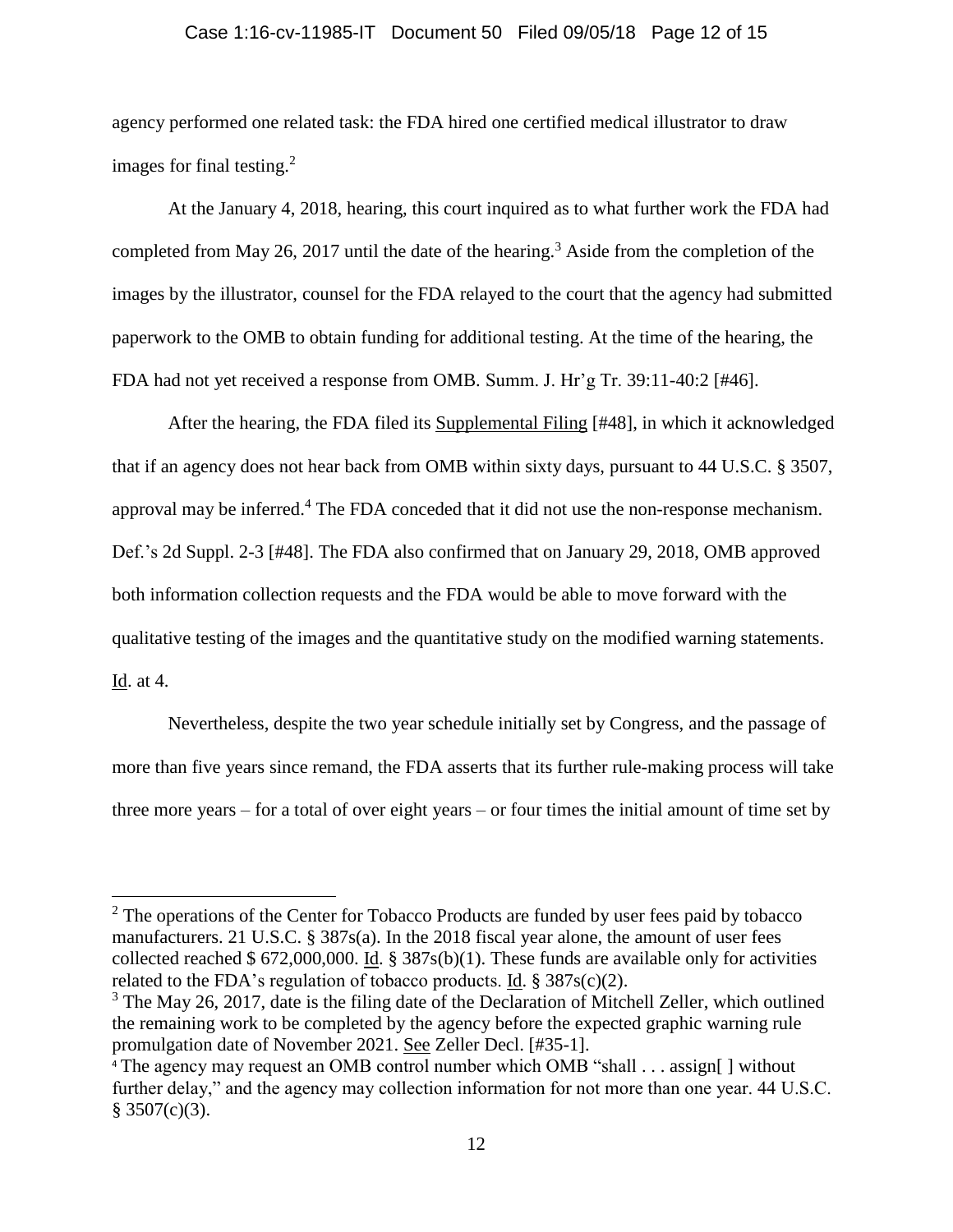### Case 1:16-cv-11985-IT Document 50 Filed 09/05/18 Page 13 of 15

Congress. Whereas the final rule was initially set to be completed by June of 2011, the FDA now represents to the court that the final rule will not be completed until one decade later, in November 2021. As justification for its extraordinary delay, the agency argues that its process "has only grown more complex, because its new rulemaking must now also be informed by the D.C. Circuit's critiques of the initial rule." Def.'s Mem. 16 [#33]. The FDA argues that "[a]gency action is often the culmination of many steps, but even so, the courts will not secondguess timelines that involve complex scientific and technical questions." Id. at 10 (internal citations and quotations omitted).

However, the D.C. Circuit's decision did not apply to the substance of the textual warnings. The FDA, of its own accord, decided to revise the texts for two years and delay work on the images until 2015. Despite repeatedly referencing the D.C. Circuit's decision as the basis for its delay, the agency's actions are neither responsive nor required by Reynolds. Moreover, even more troubling is the gaps of time where little to no work was completed on the graphic images. From 2013 to 2015, the record does not indicate any work on the graphic images. Aside from the drawings completed by the certified medical illustrator, the record does not indicate any work on the images from June 2016 to October 2017. The FDA fails the first and second factors.

This court also reviews the third and fifth factors together. Under the third factor, "delays that might be reasonable in the sphere of economic regulation are less tolerable when human health and welfare are at stake." TRAC, 750 F.2d at 80. The fifth factor states that "the court should also take into account the nature and extent of the interests prejudiced by delay." Id. The graphic warning rule relates to human health, and the FDA does not dispute this fact. In enacting the Tobacco Control Act, Congress found that "[t]obacco use is the foremost preventable cause of premature death in America. It causes over 400,000 deaths in the United States each year, and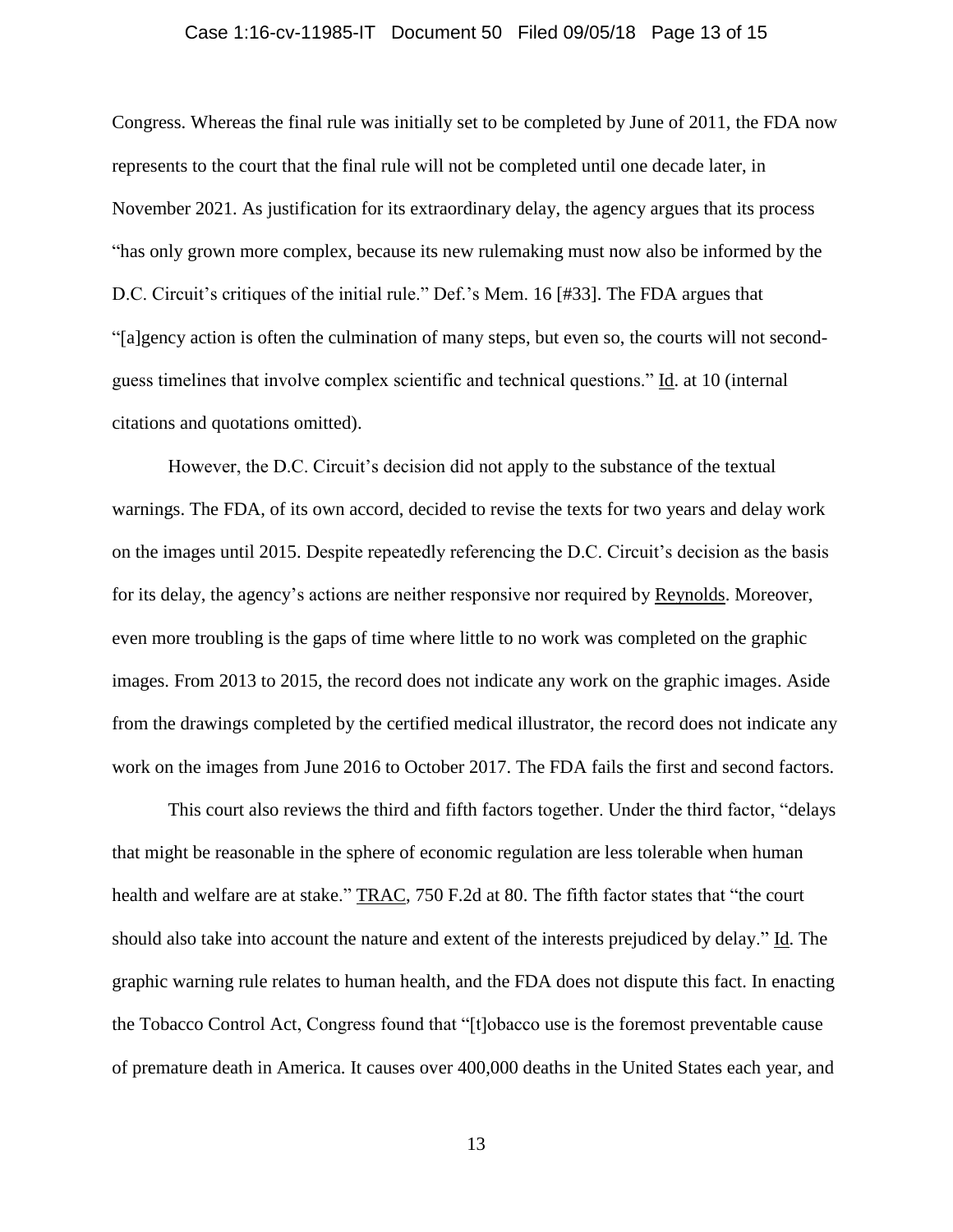### Case 1:16-cv-11985-IT Document 50 Filed 09/05/18 Page 14 of 15

approximately 8,600,000 Americans have chronic illness related to smoking." Tobacco Control Act Pub. L. No. 111-31, § 201, 123 Stat. 1776, 1777 § 2(13) (2009). "Advertising, marketing, and promotion of tobacco products have been especially directed to attract young persons to use tobacco products, and these efforts have resulted in increased use of such products by youth." Id. § 201, 123 Stat. 1776, 1777 § 2(15). "Reducing the use of tobacco by minors by 50 percent would prevent well over 10,000,000 of today's children from becoming regular, daily smokers, saving over 3,000,000 of them from premature death due to tobacco-induced disease." Id. § 201, 123 Stat. 1776, 1777 § 2(14). The aim of the statute is to allow the agency to regulate tobacco products and create rules that would effectively warn tobacco smokers of the health problems associated with smoking tobacco products. The end result is to decrease or prevent the number of people within the United States that are smokers. The interests prejudiced by delay are substantial.

As to the fourth factor, although the FDA states that it has "competing priorities" in its brief, the FDA has not articulated a single higher priority in its pleadings nor does the record indicate any higher priorities.<sup>5</sup> The FDA simply requests that this court defer to its priority choices, Def. Mem. 15, without regard to those dictated by Congress. As to the sixth factor, Plaintiffs concede that there is no impropriety on the party of the agency.

 $\overline{\phantom{a}}$ 

<sup>&</sup>lt;sup>5</sup> In cases concerning the issue of competing priorities, the culprit is often limited resources or budget. See In re Sierra Club, Inc., 2013 WL 1955877, at \*1; Forest Guardians, 174 F.3d at 1182; Mashpee Wampanoag Tribal Council, Inc. v. Norton, 336 F.3d 1094, 1100-01 (D.C. Cir. 2003). However, as outlined in footnote 3, the FDA does not suffer from limited resources, nor does the agency allege that limited resources are at issue here.